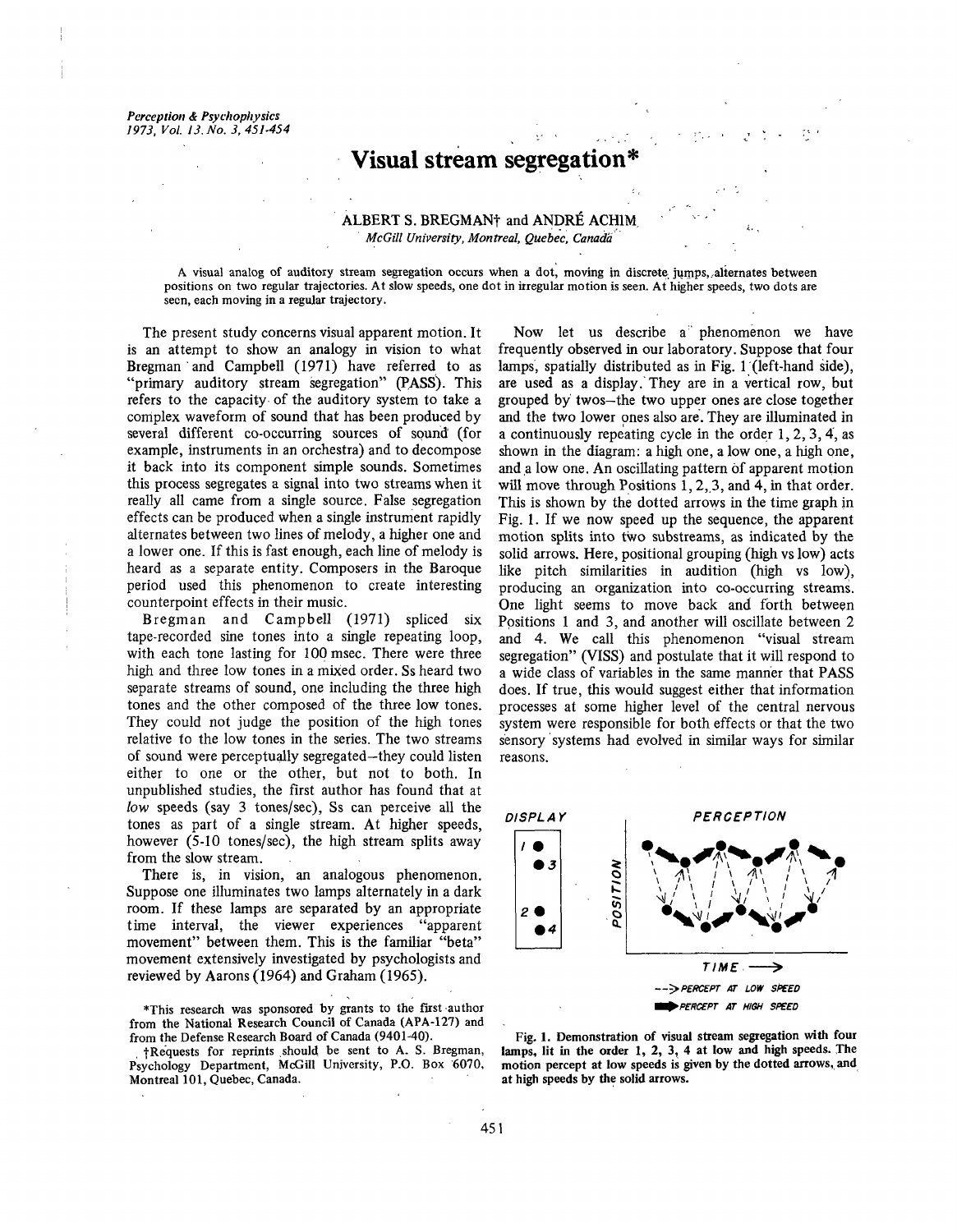**ONE CYCLE 4**



**Fig. 2. Pattern of arcs drawn on the test disks straightened so that arcs are shown as straight lines.**

**MOTION DIRECTION**

A special case of VISS can be seen with only two lamps repeatedly lit in alternation. At slower speeds, an oscillating beta motion is seen. At higher speeds, no motion is seen. The two lamps are simply seen as two separate blinking sources of light. This separation of the perception of the changes in illumination of the two lamps can be seen as a special case of perceptual segregation, where Positions 1 and 3 of Fig. 1 are collapsed into one location and Positions 2 and 4 into a second one. Thus, the flickering upper limit of beta motion, when the lights are alternated too quickly, is not a *breakdown* in beta, but a redefining of the perceived objects in the situation as being two in number rather than one (with new potentialities for apparent motion which are not seen because the two "objects" are stationary).

The present study was an attempt-to explore the effects of event rate and total duration of the display in VISS. We can view VISS as an organization of successive moments of visual experience into the, perceptual framework of "objects in motion."

The visual system probably uses spatial proximity and temporal separation to decide on the grouping of successive events. One formulation of how spatial displacement and time are used was given by  $\overline{K}$  orte (1915), reviewed by Graham (1965). Körte's "third law" stated that as the time between successive events (e.g., illuminations of lamps in our example) increased, to obtain smooth apparent motion the separation in positions would have to be increased, and vice versa. This can be seen as a law which would tend to produce veridical organization of discrete visual appearances. If an object disappears behind a fence, the longer the fence, the greater the time it should take before it comes out the other side.

In the case of VISS, displays with a higher event rate should segregate better, because, if Körte was right, the optimal spatial displacement to obtain good apparent motion will be less, favoring-the short motions seen when the motion splits into substreams. To test this hypothesis, the present experiment varied the rate of changes in' the location of a colored spot in the visual' field.

A second variable investigated was how long it takes for stream segregation to occur. Obviously, it cannot

occur until at least two dots are seen. But is that sufficient, or does the visual system require a succession of events before it consistently sees the sequence as two dots in motion rather than one? To answer this question. we varied the number of cycles that  $S$  saw of a repeating display and asked him to report "the way he saw the display at the end of each presentation."

### **METHOD**

#### **Stimuli**

The S was presented with a sequence of visual events in a tachistoscope. Each one was a colored "dot" at a different discrete position on a vertical axis. Position on the horizontal axis was constant. The sequence of eight dots was such that the successive dots alternated between positions on two approximately sinusoidal trajectories which were 180 deg out of phase. If S followed the true temporal sequence, he would see an irregular, fast, up-and-down motion of a single dot. However, if S grouped spatially adjacent dots, he would see a smooth slow, up-and-down motion of two separate dots, which would cross one another at the center of the field or would approach one another and then bounce apart (Fig. 2).

In this way, in addition to using grouping by proximity, we used the continuity of the dots on two different smooth trajectories to promote the segregation of two perceptual objects. Continuity on a trajectory is a factor known to promote *auditory* stream organization (Heise & Miller, 1951).

#### **Conditions**

fhe experimental variables were (1) the duration of the dot at each position, and (2) number of cycles of the eight-dot pattern seen. The durations were 227, 114, and 57 msec per position, and the number of cycles were 1, 2, or 4. This gives the nine conditions shown in Table 1. In this table, the diagonals contain conditions with equal total duration of the display. Hence, we can look also at the effects of total duration.

Each S, tested individually, saw all nine conditions 10 times each, for a total of 90 trials. Conditions were randomized in blocks of nine, in which each condition appeared once. They were rerandomized for each S.

#### **Procedure**

The S was first shown two movement patterns similar to the ones he would see on test trials, except that these two were unambiguous continuous real motion. One was one dot in motion and the other was two dots in motion. He was told that on test trials, the perception might not be as clear as in the illustration, but that he was to decide whether he saw one dot in motion or two, recording his answer by checking one of two boxes ("one" or "two") on a rating sheet and checking his confidence on a 6-point scale ranging from "very certain" to "very uncertain." He was informed that the exposures would vary in duration from less than  $\frac{1}{2}$  sec to 7 or 8 sec, and that if his perception changed during the interval he was to report the last one. He knew there would be a trial every 30 sec.

On each trial, S saw a preexposure field, containing a blank slit, for 2 sec. This served both as a warning signal and as a fixation point. Then he saw a movement pattern appear for some time behind (i.e., through) the slit. Then he saw a totally blank field for 1 sec. He then made his written response.

The onsets of trials were at 30-sec intervals, with a rest interval between blocks of nine trials of from 1 to 2.5 min while E arranged the stimuli for the next block.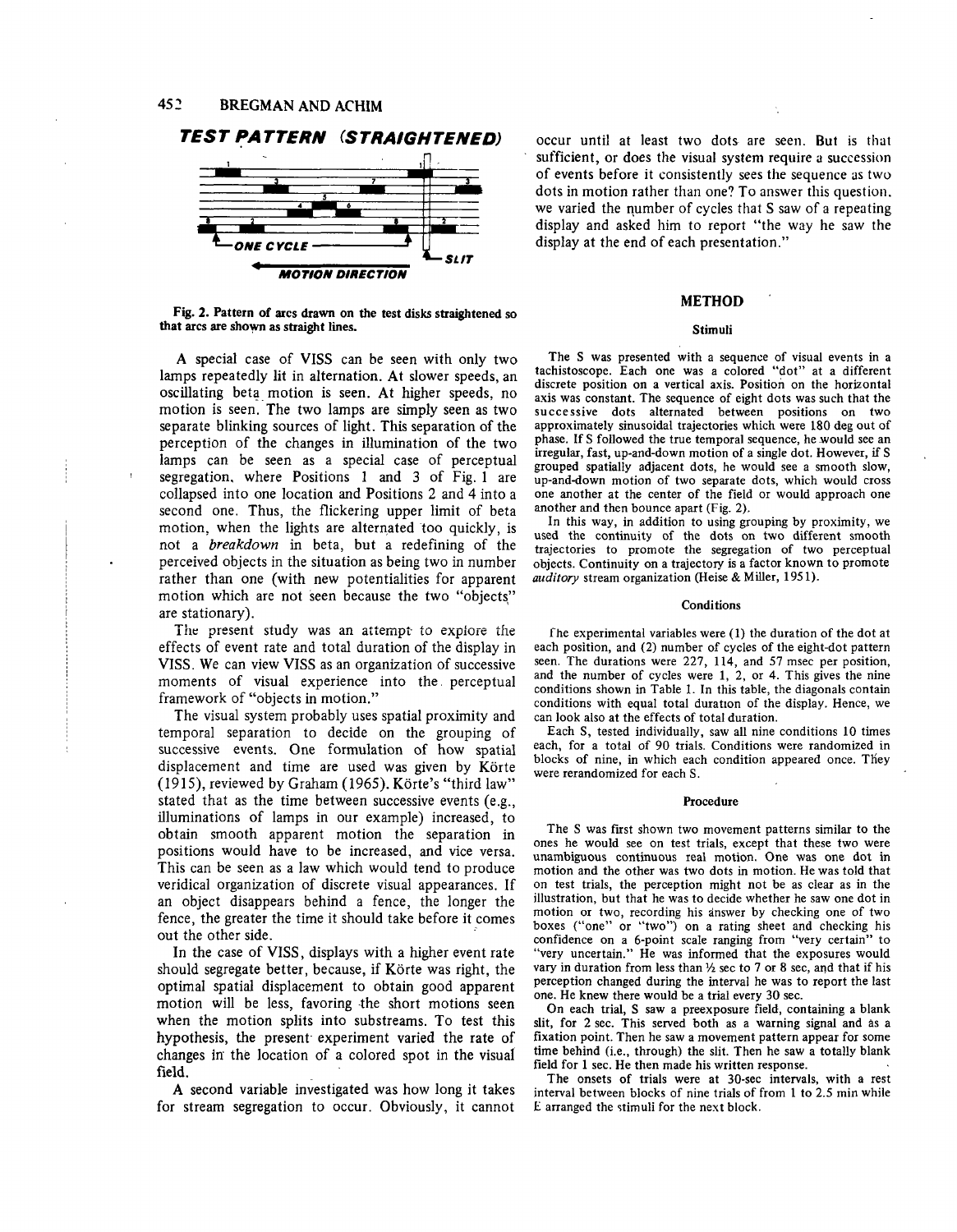\ mask w~tll a narrbw v~rtical slit was placed o0er a record-player turntable so that arcs of circles drawn on paper disks would appear as stationary dots in the slit. If arcs of circles of different radii followed one another on the disk, a series of different dot positions would be seen in the slit. A test pattern of eight consecutive arcs was drawn once, twice (each arc half as long), or four times (arcs again half as long) on paper disks. On a nominally 33 rpm turntable, these disks generated the same movement pattern at three different speeds approximately 227, 114. or 57 msee per dot. respectively Figure 2 shows the pattern of arcs on the turntable. The arcs were drawn as follows. Nine concentric circles were drawn 5 mm apart on paper disks, forming eight circular 5-mm-wide tracks between the circles. The .tracks were numbered from 1 to 8 from the inside. They were divided into 8, 16, or 32 equal-length intervals (arcs). For each consecutive interval, one track was filled with red ink, in the following pattern: 8, 1, 6, 3, 4, 3, 6, 1, which was repeated when necessary. This is shown diagrammatically in Fig 2.

The training display (unambiguous movement) was made out of arcs just as in the ambiguous display except that diagonal lines were drawn on the disks connecting some of the arcs, producing continuous (but somewhat stepwise) changes of dot position as the disk rotated (see Fig. 3). In the unambiguous "one-dot" case, eight successwe arcs were drawn, just as on the test disks except that consecutive arcs were joined by diagonal lines. In the "two-dot" case. two arcs were present in the slit at once, one for the upper dot and one for the lower dot, except where the two dots' trajectories overlapped in the center position.

Both the unambiguous illustrations ("one dot" and "two dots") were drawn on the same disk; thus S saw both through slits in a mask over a turntable at the same time. This display was viewed directly, with the turntable sitting on a table. The dots took a new position every 167 msec, except for the lower dot at its lowest position in the two-dot case, which stayed for 334 msec at this position.

The apparatus for the test trials was a Polymetric three-field tachistoscope (V-0565-3A-TR). The Field 2 back was removed and replaced with a 45-deg mirror so that a turntable apparatus covered by a mask with a slit in it appeared as if vertically mounted at the end of the visual tunnel when Field 2 was lit. The Field 1 back was removed and replaced with a replica of the mask which covered the turntable in Field 2. The only difference was that this slit had a blank sheet of paper a few millimeters behind it. Each slit was about 7.6 cm long and .2 cm wide and was recessed in a 2.5 x 7.6 cm rectangle.

The slit in Field 1 served as a fixation point. When the illumination shifted to Field 2, it appeared that a series of dots suddenly appeared behind the unchanged slit. Since the slit was 2 mm wide and the arcs were 5 mm thick, each dot was actually a vertically oriented 2 x 5 mm rectangle. There were eight 5-mm-thick arcs: thus, the display "moved" within a region subtending approximately 3 deg 13 min at the eye, the visual path being 71 cm tong

#### Subjects

The Ss were 10 university students, 5 males (2 with eyeglasses) and 5 females (3 with eyeglasses), who were paid for par ticipatmg  $T = 1$ 

| rable i |  |  |  |                             |                                           |  |  |
|---------|--|--|--|-----------------------------|-------------------------------------------|--|--|
|         |  |  |  |                             | Total Time of the Display (in Seconds) in |  |  |
|         |  |  |  | Each of the Nine Conditions |                                           |  |  |

| Number    | Time at Each Position (in Seconds) |      |      |  |  |
|-----------|------------------------------------|------|------|--|--|
| of Cycles | .057                               | .114 | .227 |  |  |
|           | .46                                | .91  | 1.82 |  |  |
|           | .91                                | 1.82 | 3.64 |  |  |
|           | 1.82                               | 3.64 | 7.28 |  |  |



Fig. 3. Unambiguous 'illustration patterns which generated continuous changes in the position of one or two dots in motion.

#### **¯ RESULTS**

Each S gave two responses on each trial, a judgment of "one" vs "two" dots and a rating of confidence on a 6-point scale. These two responses were converted to a single number ranging in steps of .1 from 1.0 to 2.0, the number 1.0 referring to a "very certain" one-dot judgment and 2.0 referring to a "very certain" two-dot judgment. This was done as follows: the judgment of "very uncertain" was assigned the number 1.5 regardless of whether S had judged "one" or "two" dots to be present; then the points on the certainty scale were taken as steps of .1 towards 1.0 or towards 2.0, depending on whether S's judgment was "one" or "two." The resulting score is referred to as a D score.'

The mean results for the nine conditions are shown in Fig. 4. Vertical bars extend one standard error above and below the means  $(N = 10)$ . It is clear that as the rate of presentation increased, the D scores increased. This orderly increase held for all 10 Ss in the one-cycle condition, for 9 out of 10 Ss in the two-cycle condition, and for 9 out of 10 in the four-cycle condition. In the three conditions (1, 2, or 4 cycles) combined, all 10 Ss showed an increase in number of dots as speed Increased.

The result for number of cycles is less clear. Three Friedman two-way analyses of variance by ranks were performed on D scores, one at each level of speed. Only the one at 57 msec/dot was significant  $[x^2(2) = 7.35]$ .  $p < .05$ ].

The cells with equal total time of presentation show grossly different results, depending entirely on the speed at which the presentation occurred. Thus, total time per se seems to be unimportant.